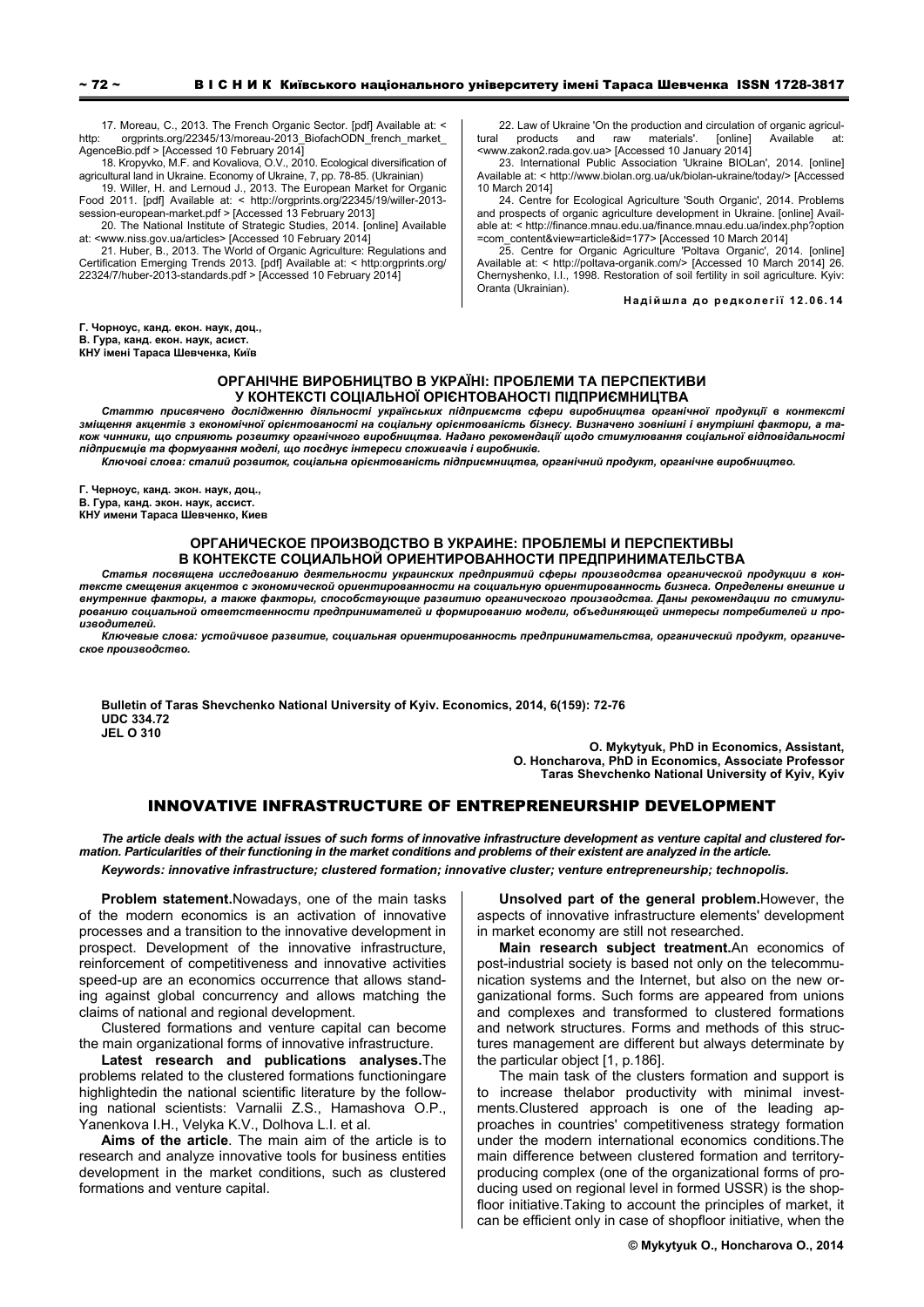enterprises themselves come to unification into the cluster to increase their competitiveness.

The main condition of the new generation research producing creation is the constant process of retraining of the new cluster's managers and developers. That allows considering it as educational organization thatprovide into production a new institutional schemes of activities.

Forming the cluster's structure assumes several operations in the following functional areas. Technological one assumes the choice of technology which can be createdbasing on the fundamental knowledge. This in turns involves necessary methods of interaction between fundamental science representatives and complex technological solution developers.Organizational-producing one assumes the choice of the serial production type, that should be created based on the experimental engineering samples.Marketing one provides thedefinition of the possible demand on particular product (service) or technology infrastructure, positioning of such enterprises group on market, creating conditions for the work with dealers in the marketing networks systems.Investingone provides the evaluation of project's prospects ofmaking the product (service) or technology, setting of the whole set of organizational projects and alternatives options for particular projects as a

part of the mega-project, risk analyses for the every project and every stage of implementation, constant analyses of stable demand impact on the project implementation result that depends on product cost. While cluster forming the creation of special engineering company for operation implementation is expedient. Staff one assumes training workers which able to work under highly undetermined conditions and technological flexibility of production.

It is important to produce institutional-organizational aspect of cluster formation. In particular, typical cluster assumes co-organization of at least 4 major technological groups, that makes its technological base:leading scientific labs – research productions that developed the fundamental basis of new technologies; development centers that creates working prototypes and technology previews for testing on experimental productions;production-technological groups that able to produce a series of products; marketing groups that able to promote a new type of product on the market and form constant demand [2, p.327].

It should be noted that given classification can be used for practical clustering policy, thus it assumes clusters evaluation from the long-term competitiveness point of view including their branch characteristics.

| Type of innovative cluster | <b>Description</b>                                                                                                                                                                                                                                                                                                                                                                          |
|----------------------------|---------------------------------------------------------------------------------------------------------------------------------------------------------------------------------------------------------------------------------------------------------------------------------------------------------------------------------------------------------------------------------------------|
| Truncated                  | Consists of technologically related enterprises fields, sometimes geographically isolated. The activity is re-<br>stricted by the set of typical functions (getting resources, processing, etc.). Modern but not leading technolo-<br>gies are used. New technologies are come into production as ready for use product.                                                                    |
| <b>Branch</b>              | The group of companies working together, that produces typical products or services. Use of new technolo-<br>gies is restricted by quality control and personnel management.                                                                                                                                                                                                                |
| Innovative-branch          | The group of companies working together, that produces products or services, that need constant restora-<br>tion, quality improvement, new functional possibilities implementation. There is permanent cooperation with<br>research centers and educational institutions.                                                                                                                   |
| Pro-innovative             | Innovative companies' cluster oriented on fast getting necessary knowledge and technology to increase cur-<br>rent competitiveness.                                                                                                                                                                                                                                                         |
| Innovative-oriented        | It is the companies' cluster that defines industrial, investment and social infrastructure of the region. It cre-<br>ates dynamic companies' groups which use leading knowledge and technologies, involve talented workforce<br>all over the world, consumes and generates venture capital, defines and aims scientific researches of univer-<br>sities and other educational institutions. |

*Table 1.* **Types of innovative clusters**

Source: [2, p. 328]

Therefore, productivity increasing and activation of innovative activity of small and medium enterprises in clusters' structures makes regions and country able to increase the competitiveness at whole. Among the characteristics of modern clusters are maximum territorial nearness, related technologies, community resource basis, and availability of innovative part. Principles of cluster functioning are economic independence, andresponsibility of entrepreneurs, availability private ownership, stability of monetary turnover, competitiveness and free pricing [3, p. 330].

Experience of clusters in foreign countries shows that the results of this process is very significant and lead to stimulation of regional labor productivity increasing, budget incomes increasing, investments returns, and finally gross national product growth.

Innovations and entrepreneurship are the forces of development and growth of the clusters.Most of the clusters had been formed by the entrepreneurially-inclined staff already worked on some employers purposely for diversification of supplying chains, creation of the new market potential or as a back action on staff reduction or companies' liquidation. Despite the fact that educational processes and cultural norms of the region have huge impact on innovations and entrepreneurship, they can be improved by means of reasoned supporting strategies developed and implemented by the government.

Venture enterprise is an important part of the Ukrainian economy that developed by means of venture financing principles usage that based on venture capital.Development of the venture capital inspires innovative and investment processes, that in turn is the factor of growth of scientific-technical progress (STP) speedup. In the period of market transformations of economy wide usage of venture financing mechanisms during the investments processes implementation not only activate innovative activity but inspires economy's structural transformations, deepening of economy's integration processes, and creation of additional workplaces.

As a result of venture capital investments venture investor does not have those guarantees that take place in more traditional forms.Under the conditions of markets globalization prevailing today, Ukraine can make a big step forward through the implementation of existing scientific and technological potential.Development and support of innovationsby the government would solve many of the problems arising from the current state of the economy, but a lack of aimed and state finances and domestic investment resources is the motive for the development of a new kind of entrepreneurship activity. As a result, the market has a new type of investors. In this case this is the investors engaged in the financing of innovative projects and at the same time is a part of the venture entrepreneurship.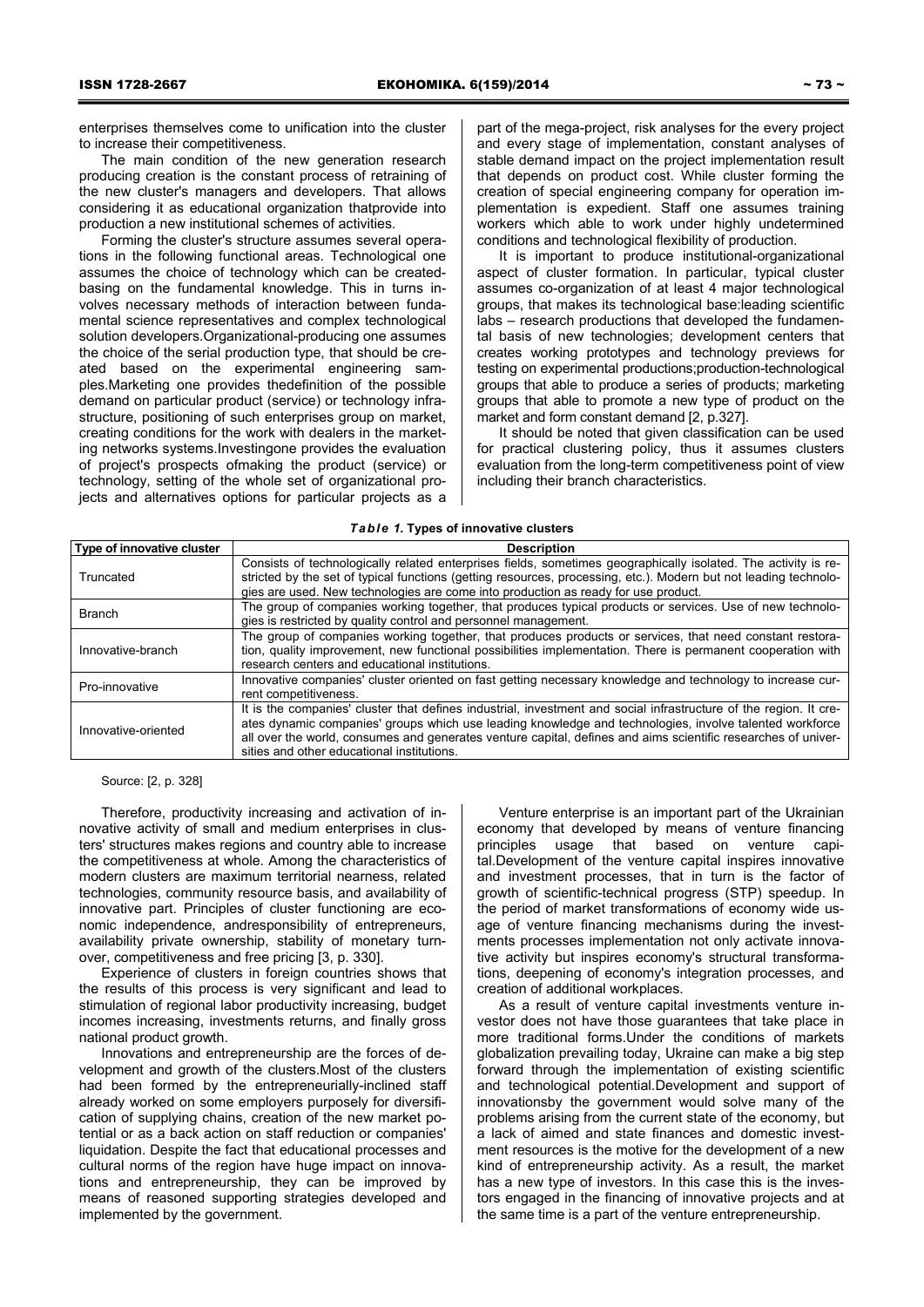Venture enterprise is the mechanism that aims to implement that latest researches and achievements of STP into production. Venture entrepreneurship is an activity in the innovative area that directed to risk projects implementation (creating and implementing new technologies, goods and services into production) and their promotion to the market to gain profit as a risk premium.

Elements of venture entrepreneurship are an investor and an enterprise that creates a specific product – innovation. Organizations as well as individuals that provide their capital for venture capital funding can act as an investor.

In abroad sources an investors are so-called venture capitalists because they provide medium and long-term financing in exchange for a part of the share capital of enterprise in which investments are directed. The companies receiving venture capitalare often the small and medium enterprises. Venture capitalists do also sometimes not want to participate in the management of invested companies can provide a "quasi-funding", i.e. loans or bonds that entitle the share capital authorized only under certain circumstances. We can speak about the profit of venture capitalist after a few years only, when he will be able to sell the property it shares increased by several times the price compared to the original investment.

Unlike other forms of investment venture form has some specific features:

 direct or indirect shared participation of the investor in the company's capital;

providing funds for the long term on the basis of ir-

reversibility, charge less, without any guarantee or security; • active investor role in the management of a project funded [4, p. 47].

The main particularity of venture financing is a high probability of non-returning the funds that are invested in the project if the investment project will not bring the expected results from its implementation.

The object of venture funding is to create an enterprise, technology development and initial marketing strategies for new products (e.g. to market), the launch of commercial production, expansion, acquisition of production facilities in another company and sell the company.

Among the objects of venture financing high-tech company are leading, but the investment structure is constantly changing. Today, the bulk of venture capital investments aimed at sectors such as software, biotechnology, telecommunications, healthcare, retail, internet technology, computers and peripherals, the production of intermediate goods, energy, environmental protection, financial services, electronics, and business services.

Often the need for venture capital occurs in small businesses, researchers and developers that are not able to realize their mercantile interest, a desire to obtain a higher returns on invested capital compared to the interest on a bank deposit or other forms of investment, as the limit of profitability at the level of implementation of innovations is 30-40% on average, thus paying for the risk.

The term "venture (risk) financing" is used in the broad or narrow sense. In a broad sense – it is all contributions to the risk in terms of financial results, projects, primarily in the field of high technologies. In a narrow sense, venture capital – a long- or medium-term investment in the form of loans or investments in shares taken by venture capital funds in order to create and develop small promising companies [5, p. 163].

There are two types of venture capital: external and internal. The external venture capital – is the one that goes into a small venture entrepreneur-intensive company, which was founded by the author of the idea or who owns the rights to patents on certain know-how.

Domestic venture capital is the capital that does not exceed the large enterprise, and is directed only at certain specialized unit whose function is to develop and implement risk ideas or projects.

Venture capital is characterized by the fact that the investor does not receive anything that would guarantee a refund. Typically, small and medium enterprises simply do not have such guarantees; it is therefore unable to use the bank lending. As the guarantee is absent, the investors are more interested in the future return on invested funds right now (i.e. the result of implementing innovations), but not the financial performance of the company over the period. The only "guarantee" for the venture investor is his own ability to correctly assess the risks associated with the transaction [6, p. 88].

The venture capital has been mostly extended and developed in the United States. The US is the home of venture capital where it'sappeared in the mid 50's of last century in Silicon Valley. The peak of increasing was observed in the 80 – 90's: the accumulation of venture funds rose from \$ 3.5 billion. in 1978 to over 30 billion dollars. in 1988 In the period 1990-2000 there isobserved rapid increasing (30 times) of investment from 3.25 billion dollars. in 1990 to 94.79 billion dollars in 2000 [7, p. 172].

First in Europe the technologies and principles of venture financing have been applied in the UK. In 1979, total venture capital investments in the country amounted to 20 million British pounds. By 1987, this amount increased to 6 billion pounds. Over the past decade, the venture capital business in Europe has accumulated 60 billion EUR, which invested in two thousand private companies. In the twenty European countries there were 500 venture capital funds and companies. The total amount of capital for new funds that were used in a business venture in Europe amounted to 8 billion EUR. And 15% of all investments were directed mainly outside Europe in the so-called "emerging markets", which includes Ukraine [8, p. 34].

Formation of venture financing institutions in Ukraine began in the last decade of the twentieth century and took place very slowly. The feature of venture capital funds has become a large share of foreign capital in the structure of investment flows, sometimes these funds are financed entirely by the capital from other developed countries.

The largest venture capital companies operating in Ukraine are IC Ineko, Euroventures Ukraine Foundation, Dnipro Foundation, WNISEF.

One of the first prototype of venture capital funds in Ukraine was investment company Ineko.

IC Ineko was founded in 1994 as a company that invests in the energy sector. In 1997 the company received the status of an adviser of the Ministry of Energy of Ukraine and took an active part in developing the concept of privatization of the energy sector in Ukraine. Ineko'sspecialists made a series of presentations of energy complex of Ukraine in Kyiv, Leipzig and Berlin.

Since 1997, IC Ineko constantly included in the top ten investments and brokerage companies. At his own expense Energy Holding was formed, consisting of five companies. Activities of holding covers the entire cycle power plant maintenance, including repairs, construction, and installation works. Starting with energy, IC Inekocontinued to develop successfully diversifying its range of investments.

Now IC Ineko works in four main areas directly related to investing activities:

Organization of investments in enterprises of Ukraine;

- Asset management using capital market instruments;
- Restructuring;

 Work in corporate and financial matters for stock companies.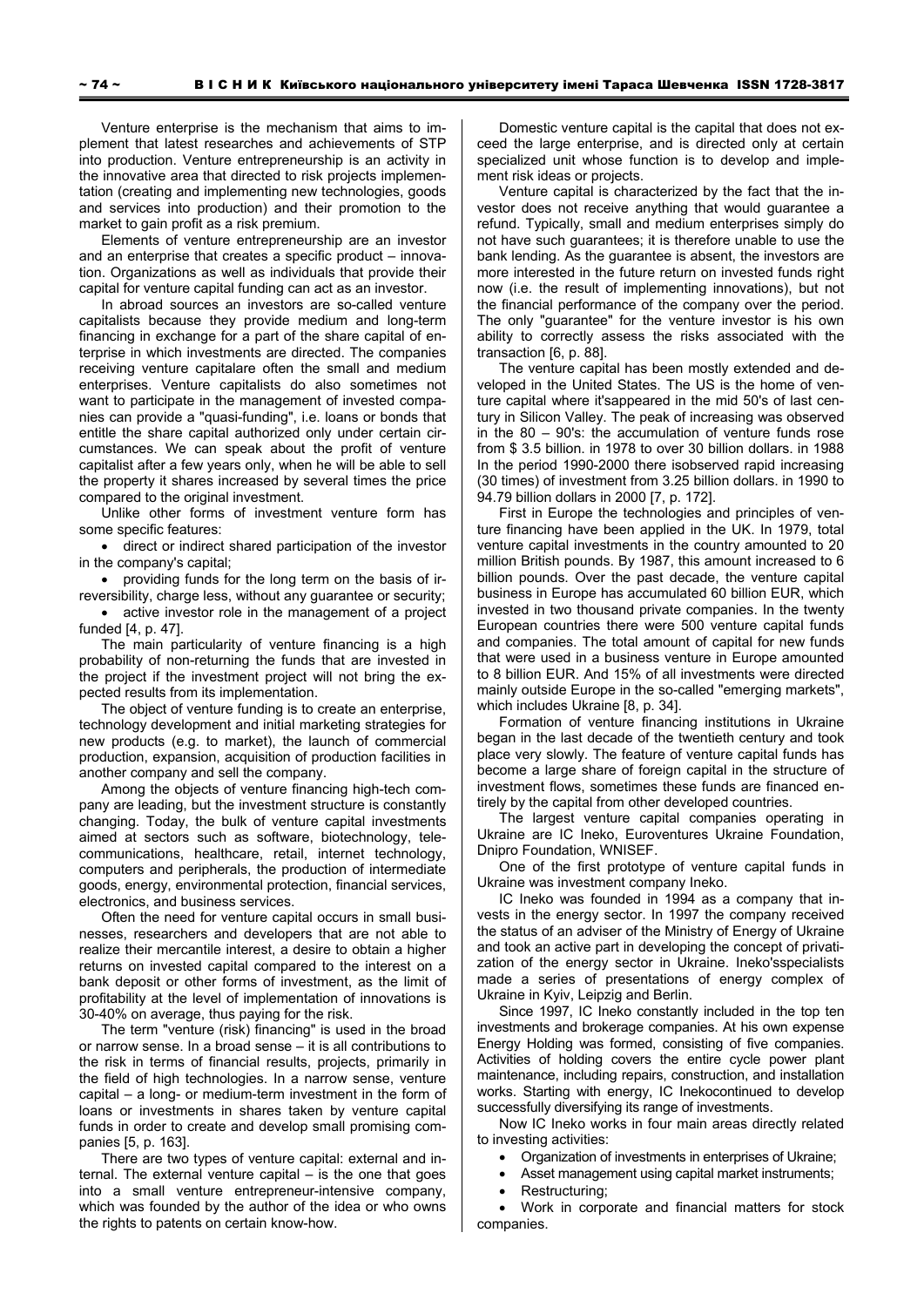The company carries out the acquisition of controlling stocks in private companies that dynamically developed by means of buying shares (buyout), or by means of the increasing the share capital of the company. In this case, priority is given to companies operating in traditional industries and has significant prospects for further development, or players who take certain market and need capital for development, and strategic management for full disclosure of the potential.

Funding of development, IC Ineko provides capital to enterprises that are rapidly developing in the form of direct investment to expand operations or through financing acquisitions of competing companies ("horizontal investments") to consolidate market share and create a company leader in the sector. The maximum term investments ranged from 1 to 3 years, depending on the type of financing and development stages of each company. Thus in IC Ineko minimum and maximum volume of the investment is not fixed.

Venture entrepreneurship in Ukraine is quite promising today, as evidenced by the activities of the venture fund Western NIS Enterprise Fund. However, to form an efficient market of venture entrepreneurship in Ukraine the number of complex problems need to be solved, both in terms of legal (statutory definition of venture enterprise, its maintenance and regulation) and in terms of forming an effective infrastructure for venture business. According to venture companies there are more than \$250 million of venture capital investments are already done into Ukrainian companies. Amounts in the coming year that can be directed by venture investment companies, ranging from \$20 million to \$100 million. Considering the availability oflarge number of markets growing, according to experts, that amount is very small. In the near future the possibility of significant receipts of foreign capital in Ukraine remains low. Some domestic companies that usually do not call themselves venture also try to use the tools of venture capital investment. However, they do not have enough funds for the creation of specialized funds.

Managers of venture capital funds have concluded that over the past two years, the conditions of their operation at the Ukrainian market have changed significantly:

 First, venture capital, which by its nature has specialized in the acquisition of small (49%) of shares after repeated losses of small blocks, had to switch to the control. This in turn led to a significant increase in the amount of one investment (from \$1-3 million to \$7-10 million) and reduced the number of transactions.

 Second, faced with serious problems to ensure the effectiveness of investments, as of late, none of the known Ukrainian market operators could give an example of a large company selling its strategic investor. Venture capital funds today are oriented to work only with companies that have already formed. And so, who can soon become leaders in their markets and thus future simplify the search for a strategic investor.

 Third, most experts are not particularly risk and invest venture capital in Ukrainian enterprises only for 2- 3 years. High political, legal and macroeconomic risks in Ukraine does not allow the use of venture capital investments in long-term projects (over 5 years), but venture capital needed most innovative enterprises of Ukraine for implementation (commercialization) of scientific developments it for the long term.

Venture funds now have to work at a relatively small size markets, that at this stage characterizes low competition among producers of goods and services, and enough low solvency of the population. This primarily relates to consumer markets, such as food and building materials, as well as the retail trade. It is therefore necessary to involve Ukraine in the capital of private and institutional venture capital investors as venture capital stimulates the development of scientific and technological progress and helps accelerate the introduction of new science and technology into production.

However, Ukraine does not have to repeat all the way to the development of venture business for 20-25 years that passed by Western Europe. Using the accumulated international experience, examples of business venture in Western Europe and the U.S., and effectively implementing the necessary reforms, Ukraine could well form a business venture market in 10 years. For example, Finland developed the venture capital and technology in just 10 years, and Israel in 15 years [9-12].

**Conclusions and suggestions**. So, it should be noted that although Ukraine still lags behind foreign countries in terms of venture capital, venture business in Ukraine is growing but very slowly. Investments made by venture funds feed the country's economy and promote the development of research, development and implementation of new ideas and technologies.

As venture capital directed mainly at small and medium enterprises, it can be argued that venture promotes the formation and strengthening of cooperative relations companies. Venture capital market in Ukraine has great potential – large number of academic institutions with highly qualified and extensive experience in developing new technologies in various fields of science and technology; improved legal security at the capital; improving the legal framework in the field of entrepreneurship. There is no highest element of governance innovative infrastructure such as technopolis, also the elements of financial innovations such as innovative banks and venture funds are still not developed enough. Besides, latest ones don't make their main activity because of legislative restrictions and market conditions in Ukraine. But on the other hand, there are certain conditions that scare foreign venture capitalists to cooperate with our entrepreneurs. The main reason is the lack of guarantees from the government about the fairness and transparency of business activities. In this respect, the law should be modified to makes conditions for investment into Ukrainian enterprises more attractive not only for foreign investors but also to domestic owners of capital.

In terms of competition, one of the most effective means of small and medium sized enterprises development is their association in clusters. Cluster structure is a flexible form of integration and cooperation and can provide higher rates of innovation. All this contributes to the competitiveness of enterprises, which form a cluster and a whole country.

So, the development of innovation infrastructure consists of two components and at the stage of its formation today. The main causes of the problem and even critical state of the innovation infrastructure is the legislative provision. Namely, there is no effective mechanism to stimulate the parts of the production, financial and innovation infrastructure subsystems; weak demand on innovation (research and development) from the manufacturing sector, which makes it inappropriate to establish and develop individual elements of innovation infrastructure.

#### **References**

1. Voronyna, L. A., Ratner, S. V., 2010. Nauchno-ynnovatsyonnye sety v Rossyy: opyt, problemy, perspektyvy, 254 p.

2. Yanenkova, I. H., 2012. Orhanizatsijno-upravlins'ki resursy innovatsijnoho rozvytku ekonomiky: metodolohiia ta praktyka : monohrafiia, 380 p. 3. Varnalij, Z. S., Harmashova, O. P., 2013. Konkurentospromozhnist'

natsional'noi ekonomiky: problemy ta priorytety innovatsijnoho zabezpechennia : monohrafiia, 387 p.

<sup>4.</sup> Baranets, I.O., 2004. Osoblyvosti ta perspektyvy rozvytku venchurnoho pidpryiemnytstva v Ukraini. Formuvannia rynkovykh vidnosyn v Ukraini, 4(35), P. 47.